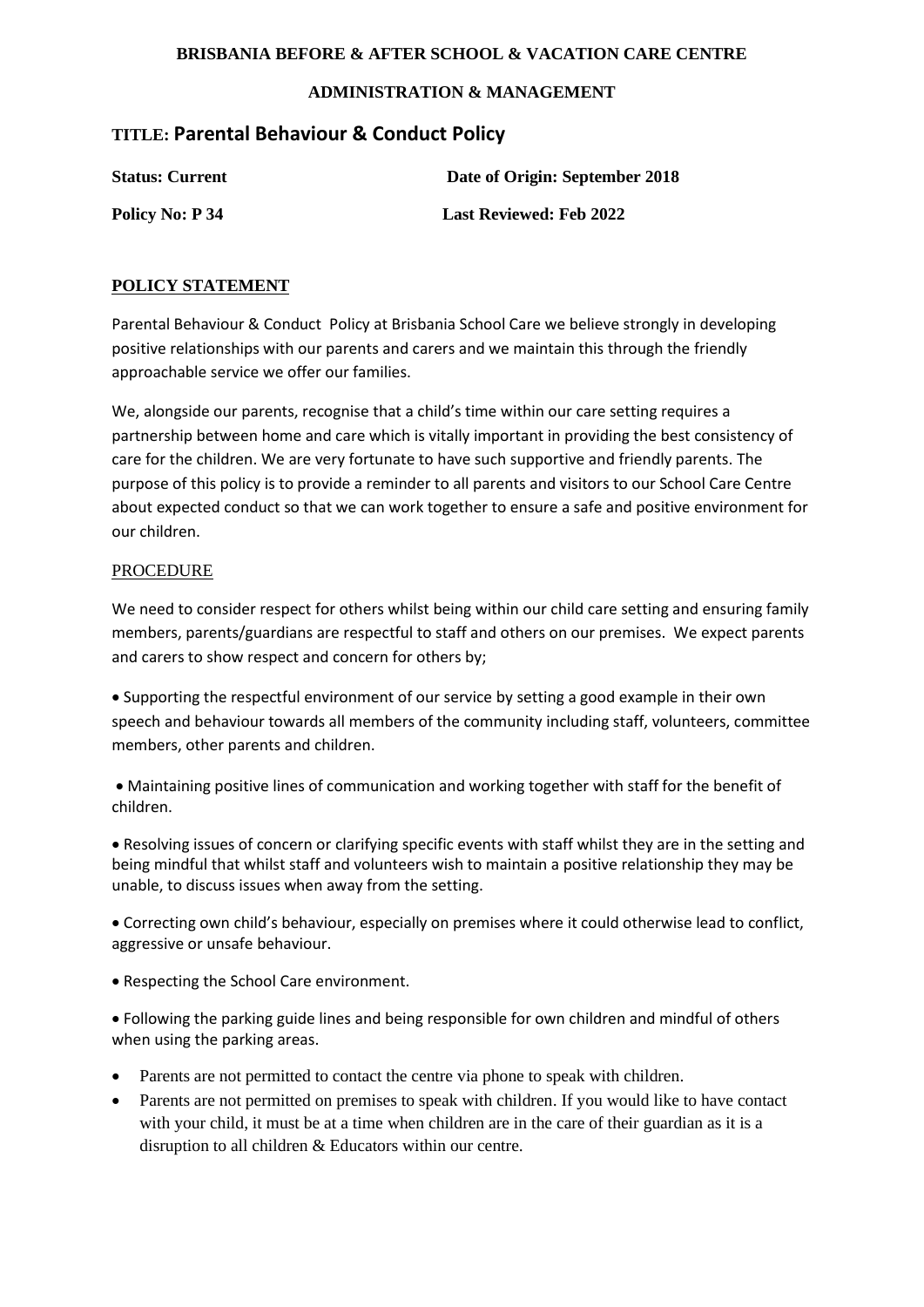In order to support a peaceful and safe environment, Brisbania School Care cannot tolerate:-

- Use of disruptive behaviour which interferes with the operation of the service.
- Use of loud and/or offensive language or displaying temper.
- Threatening harm or the use of physical aggression towards staff or other families.
- Abusive or threatening emails, phone calls or social network messages.

• Slanderous comments about incidents or alleged incidents relating to our service, the staff or other families.

• Consumption of alcohol or other substances on the premises or accessing Brisbania School Care whilst intoxicated.

The above behaviours on Brisbania School Care Centre premises will be reported to the Police or appropriate authorities and having consulted with our Committee could result in prohibiting an offending adult and their family from entering our premises or being enrolled with us. We trust that parents and carers will assist our service with the implementation of this policy and thank you for your continuing support.

## **EVALUATION**

All persons entering our premises will conduct themselves in an appropriate manner.

If they do not feel that their concerns are being dealt with appropriately, refer to policy No: Grievance procedure, and follow this procedure.

## **CONSIDERATIONS**

- Department of Education and Communities Funding Agreement
- Family Assistance Act 1999
- Child Care Service Handbook. Section 6 Service Delivery
- Child Protection Policy-

#### **Sources**

- Department of Education, Employment and Workplace Relations [www.deewr.gov.au](http://www.deewr.gov.au/)
- Education and Care Services National Regulations 108, 157
- Links to National Quality Standards/Elements: 6.1.1, 6.3.3, 7.3.2
- Department of Education and Communities/ Early Childhood education and Care -

[www.det.nsw.edu.au/what-we-offer/early-childhood-education-and-care](http://www.det.nsw.edu.au/what-we-offer/early-childhood-education-and-care)

#### **Links to other policies**

- Enrolment and Orientation
- Confidentiality
- Child Protection
- Management of Complaints

| Document Author/Date: | Community Child Care Co-operative LTD July 2018 |
|-----------------------|-------------------------------------------------|
|                       | Caitlin Richards                                |